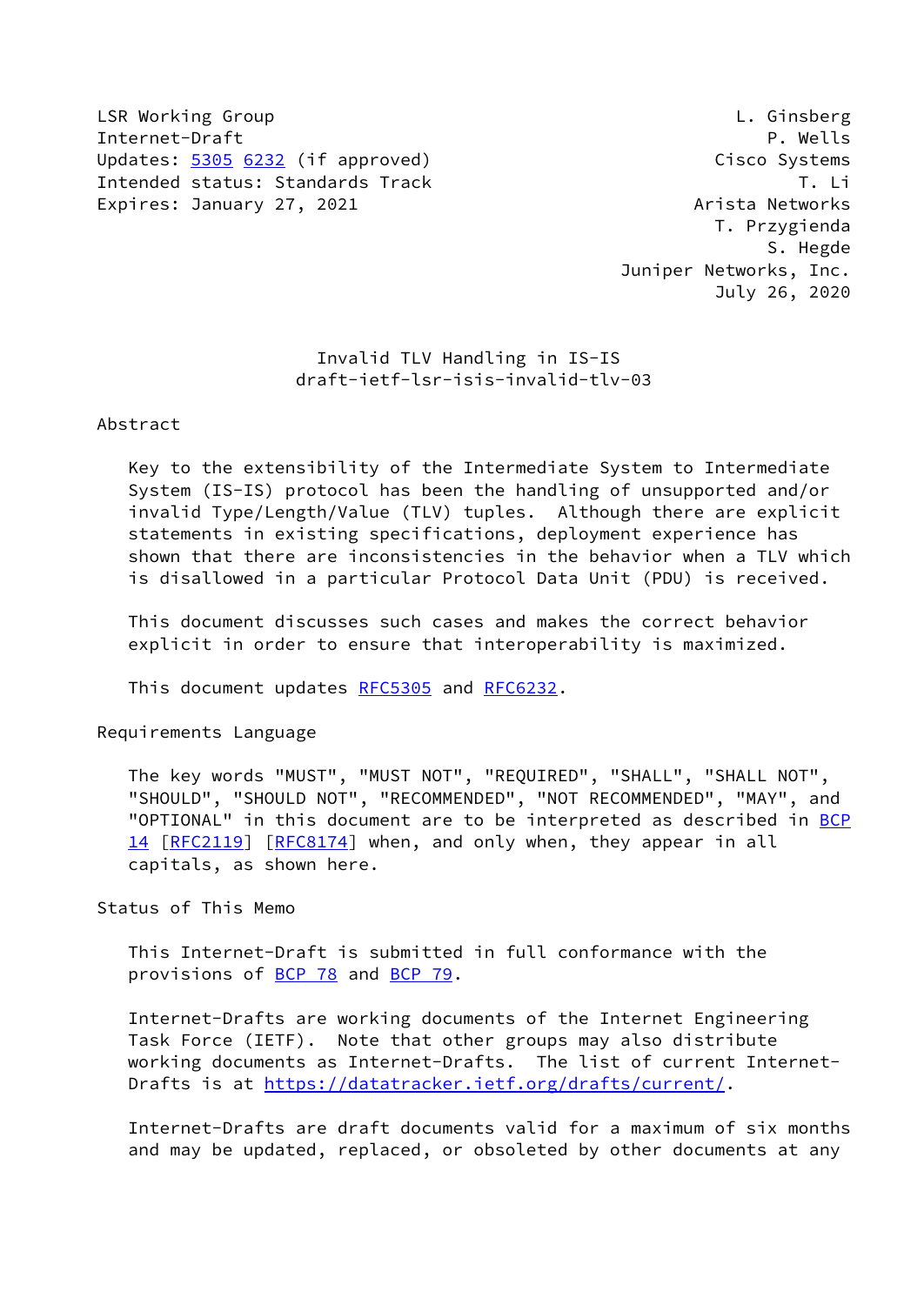<span id="page-1-1"></span> time. It is inappropriate to use Internet-Drafts as reference material or to cite them other than as "work in progress."

This Internet-Draft will expire on January 27, 2021.

Copyright Notice

 Copyright (c) 2020 IETF Trust and the persons identified as the document authors. All rights reserved.

This document is subject to **[BCP 78](https://datatracker.ietf.org/doc/pdf/bcp78)** and the IETF Trust's Legal Provisions Relating to IETF Documents [\(https://trustee.ietf.org/license-info](https://trustee.ietf.org/license-info)) in effect on the date of publication of this document. Please review these documents carefully, as they describe your rights and restrictions with respect to this document. Code Components extracted from this document must include Simplified BSD License text as described in Section 4.e of the Trust Legal Provisions and are provided without warranty as described in the Simplified BSD License.

Table of Contents

|            | $\overline{2}$                                                 |
|------------|----------------------------------------------------------------|
| 2.         | $\overline{3}$                                                 |
| 3.         | $\overline{4}$                                                 |
| 3.1.       | Handling of Disallowed TLVs in Received PDUs other than        |
|            | $\overline{4}$                                                 |
|            | 3.2. Special Handling of Disallowed TLVs in Received LSP       |
|            | $\overline{4}$                                                 |
|            | $\overline{5}$<br>3.3. Applicability to sub-TLVs               |
|            | $\overline{5}$<br>$3.4$ . Correction to POI TLV Registry Entry |
| <u>4</u> . | TLV Validation and LSP Acceptance<br>6                         |
| 5.         | 6                                                              |
| 6.         | $\overline{1}$                                                 |
| 7.         | $\overline{1}$                                                 |
| 8.         | $\overline{1}$                                                 |
| 8.1.       | Normative References<br>$\overline{1}$                         |
|            | 8.2. Informative References<br>8                               |
|            | 8                                                              |

<span id="page-1-0"></span>[1](#page-1-0). Introduction

The Intermediate System to Intermediate System (IS-IS) protocol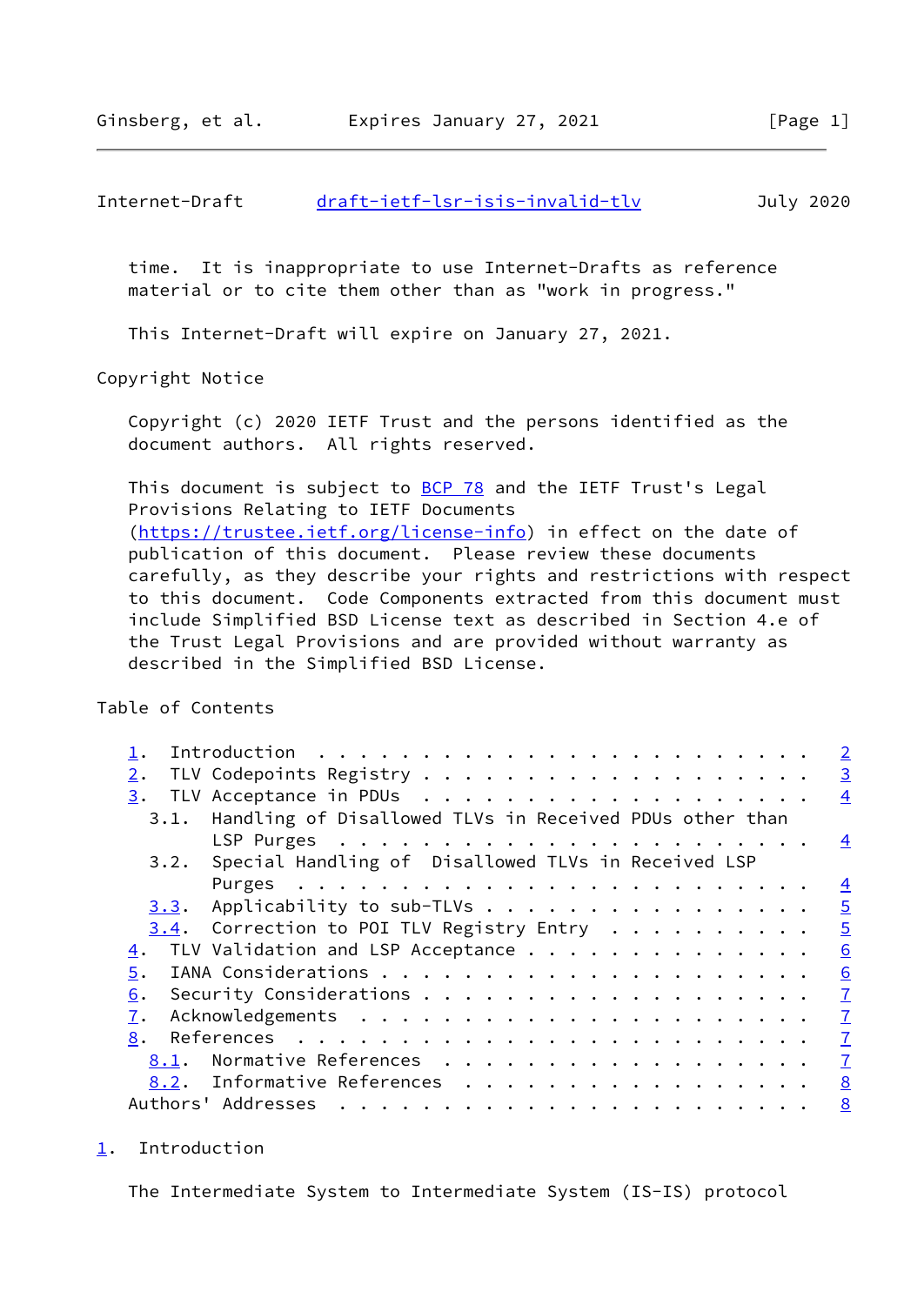[\[ISO10589](#page-3-2)] utilizes Type/Length/Value (TLV) encoding for all content in the body of Protocol Data Units (PDUs). New extensions to the protocol are supported by defining new TLVs. In order to allow protocol extensions to be deployed in a backwards compatible way an implementation is required to ignore TLVs that it does not

| Ginsberg, et al. | Expires January 27, 2021 | [Page 2] |
|------------------|--------------------------|----------|
|                  |                          |          |

<span id="page-2-1"></span>Internet-Draft [draft-ietf-lsr-isis-invalid-tlv](https://datatracker.ietf.org/doc/pdf/draft-ietf-lsr-isis-invalid-tlv) July 2020

understand. This behavior is also applied to sub-TLVs [\[RFC5305](https://datatracker.ietf.org/doc/pdf/rfc5305)], which are contained within TLVs.

 Also essential to the correct operation of the protocol is having the validation of PDUs be independent from the validation of the TLVs contained in the PDU. PDUs which are valid must be accepted [\[ISO10589](#page-3-2)] even if an individual TLV contained within that PDU is not understood or is invalid in some way (e.g., incorrect syntax, data value out of range, etc.).

 The set of TLVs (and sub-TLVs) which are allowed in each PDU type is documented in the TLV Codepoints Registry established by [\[RFC3563](https://datatracker.ietf.org/doc/pdf/rfc3563)] and updated by [\[RFC6233](https://datatracker.ietf.org/doc/pdf/rfc6233)] and [\[RFC7356](https://datatracker.ietf.org/doc/pdf/rfc7356)].

 This document is intended to clarify some aspects of existing specifications and thereby reduce the occurrence of non-conformant behavior seen in real world deployments. Although behaviors specified in existing protocol specifications are not changed, the clarifications contained in this document serve as updates to [RFC](https://datatracker.ietf.org/doc/pdf/rfc5305) [5305](https://datatracker.ietf.org/doc/pdf/rfc5305) (see [Section 3.3](#page-4-0)) and [RFC 6232](https://datatracker.ietf.org/doc/pdf/rfc6232) (see [Section 3.4](#page-5-0)).

<span id="page-2-0"></span>[2](#page-2-0). TLV Codepoints Registry

 [RFC3563] established the IANA-managed IS-IS TLV Codepoints Registry for recording assigned TLV code points [TLV CODEPOINTS]. The initial contents of this registry were based on [\[RFC3359](https://datatracker.ietf.org/doc/pdf/rfc3359)].

 The registry includes a set of columns indicating in which PDU types a given TLV is allowed:

 IIH - TLV is allowed in Intermediate System to Intermediate System Hello (IIH) PDUs (Point-to-point and LAN)

LSP - TLV is allowed in Link State PDUs (LSP)

SNP - TLV is allowed in Sequence Number PDUs (SNP) (Partial Sequence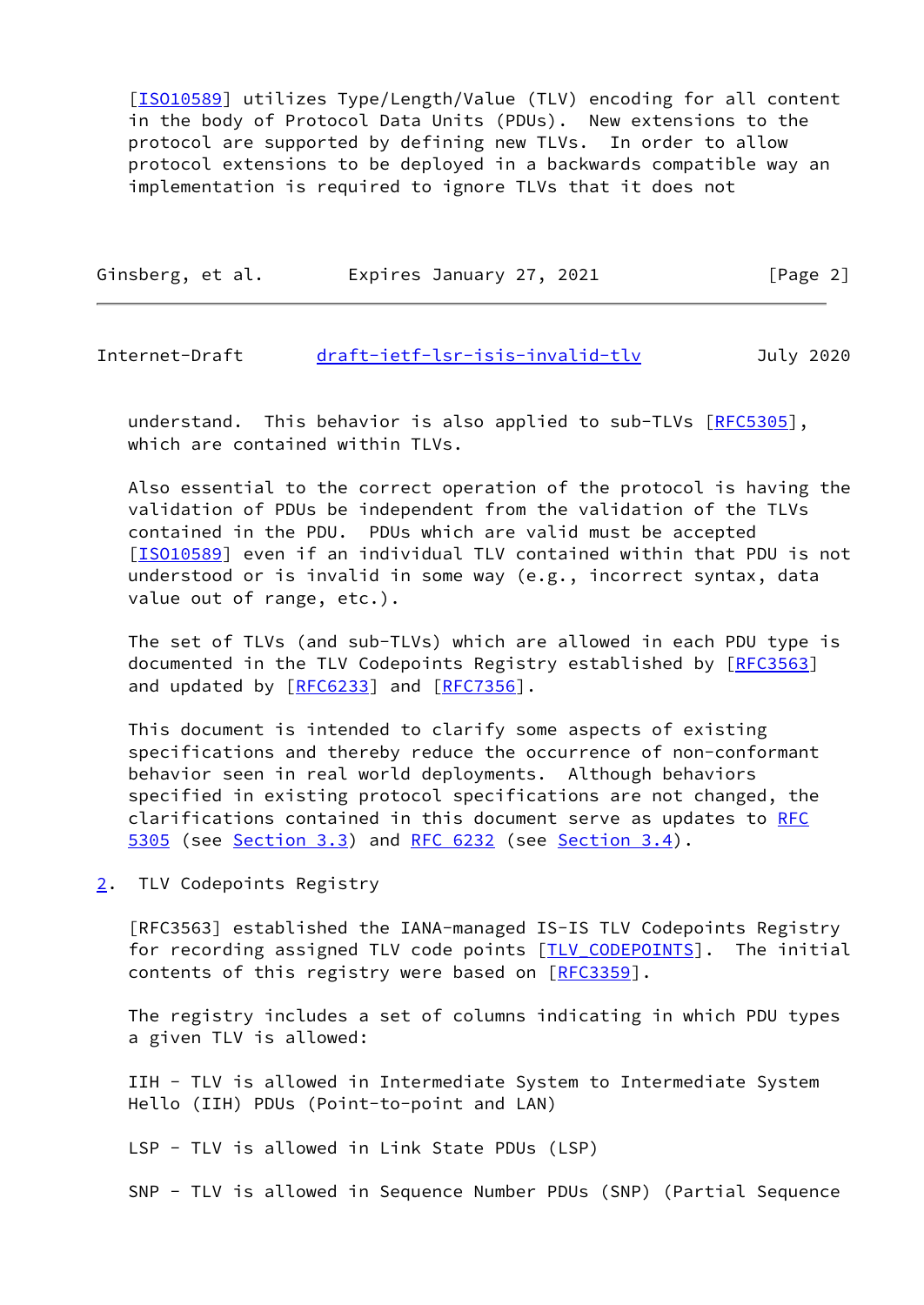Number PDUs (PSNP) and Complete Sequence Number PDUS (CSNP)) Purge - TLV is allowed in LSP Purges [\[RFC6233](https://datatracker.ietf.org/doc/pdf/rfc6233)] If "Y" is entered in a column it means the TLV is allowed in the corresponding PDU type. If "N" is entered in a column it means the TLV is not allowed in the corresponding PDU type.

Ginsberg, et al. Expires January 27, 2021 [Page 3]

<span id="page-3-1"></span>Internet-Draft [draft-ietf-lsr-isis-invalid-tlv](https://datatracker.ietf.org/doc/pdf/draft-ietf-lsr-isis-invalid-tlv) July 2020

<span id="page-3-0"></span>[3](#page-3-0). TLV Acceptance in PDUs

 This section describes the correct behavior when a PDU is received which contains a TLV which is specified as disallowed in the TLV Codepoints Registry.

<span id="page-3-3"></span>[3.1](#page-3-3). Handling of Disallowed TLVs in Received PDUs other than LSP Purges

<span id="page-3-2"></span> [ISO10589] defines the behavior required when a PDU is received containing a TLV which is "not recognised". It states (see Sections  $9.5 - 9.13$ :

 "Any codes in a received PDU that are not recognised shall be ignored."

 This is the model to be followed when a TLV is received which is disallowed. Therefore TLVs in a PDU (other than LSP purges) which are disallowed MUST be ignored and MUST NOT cause the PDU itself to be rejected by the receiving IS.

<span id="page-3-4"></span>[3.2](#page-3-4). Special Handling of Disallowed TLVs in Received LSP Purges

When purging LSPs, [[ISO10589\]](#page-3-2) recommends (but does not require) the body of the LSP (i.e., all TLVs) be removed before generating the purge. LSP purges which have TLVs in the body are accepted though any TLVs which are present are ignored.

When cryptographic authentication  $[REC5304]$  was introduced, this looseness when processing received purges had to be addressed in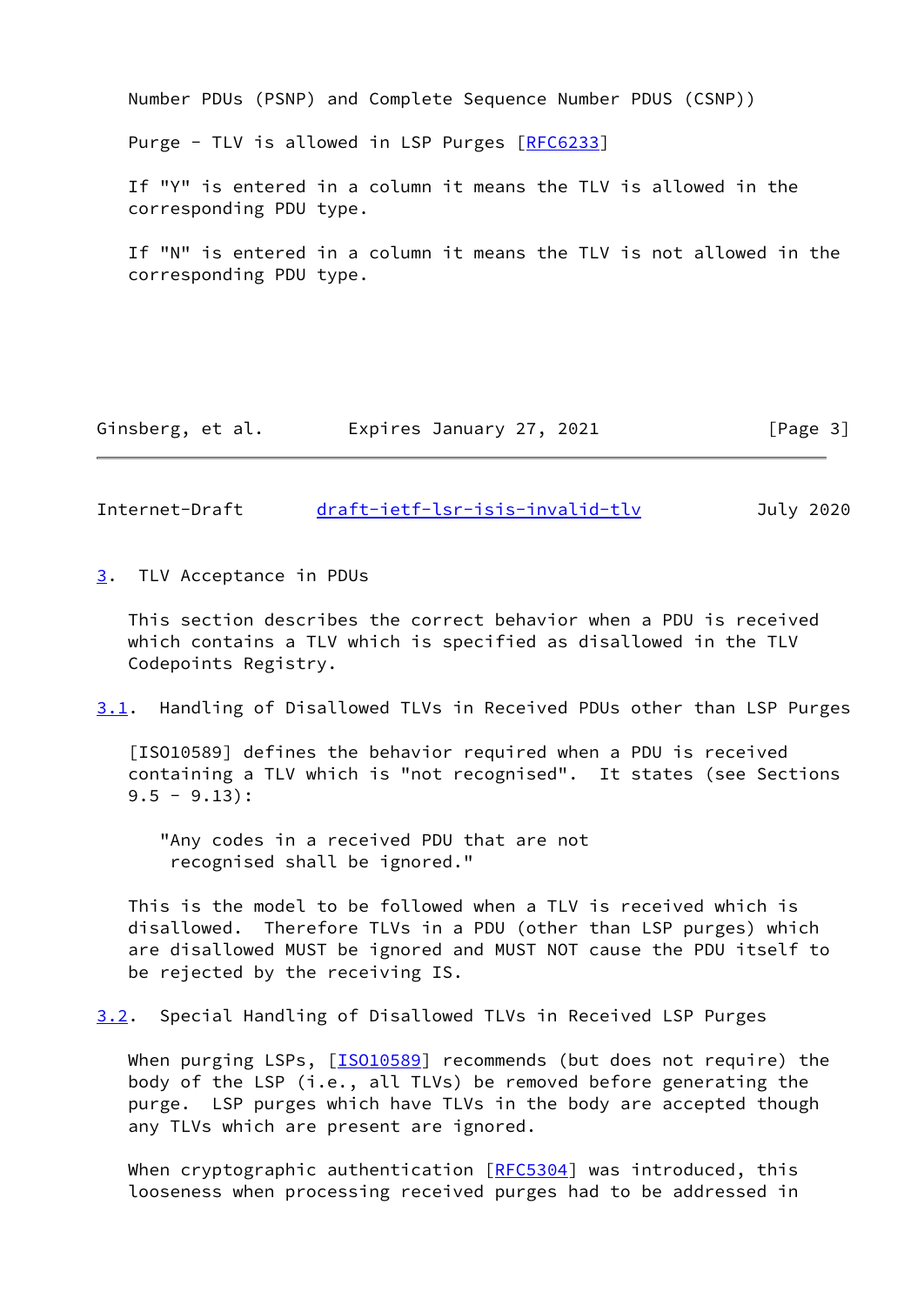order to prevent attackers from being able to initiate a purge without having access to the authentication key.  $[REC5304]$  therefore imposed strict requirements on what TLVs were allowed in a purge (authentication only) and specified that:

 "ISes MUST NOT accept purges that contain TLVs other than the authentication TLV".

 This behavior was extended by [[RFC6232](https://datatracker.ietf.org/doc/pdf/rfc6232)] which introduced the Purge Originator Identification (POI) TLV and [\[RFC6233](https://datatracker.ietf.org/doc/pdf/rfc6233)] which added the "Purge" column to the TLV Codepoints registry to identify all the TLVs which are allowed in purges.

The behavior specified in [[RFC5304](https://datatracker.ietf.org/doc/pdf/rfc5304)] is not backwards compatible with the behavior defined by [\[ISO10589](#page-3-2)] and therefore can only be safely enabled when all nodes support cryptographic authentication. Similarly, the extensions defined by [\[RFC6232](https://datatracker.ietf.org/doc/pdf/rfc6232)] are not compatible with the behavior defined in [\[RFC5304](https://datatracker.ietf.org/doc/pdf/rfc5304)], therefore can only be safely enabled when all nodes support the extensions.

| Ginsberg, et al. | Expires January 27, 2021 | [Page 4] |
|------------------|--------------------------|----------|
|------------------|--------------------------|----------|

<span id="page-4-1"></span>

| Internet-Draft | draft-ietf-lsr-isis-invalid-tlv | July 2020 |
|----------------|---------------------------------|-----------|
|                |                                 |           |

 When new protocol behaviors are specified that are not backwards compatible, it is RECOMMENDED that implementations provide controls for their enablement. This serves to prevent interoperability issues and allow for non-disruptive introduction of the new functionality into an existing network.

<span id="page-4-0"></span>[3.3](#page-4-0). Applicability to sub-TLVs

 [RFC5305] introduced sub-TLVs, which are TLV tuples advertised within the body of a parent TLV. Registries associated with sub-TLVs are associated with the TLV Codepoints Registry and specify in which TLVs a given sub-TLV is allowed. Section [2 of \[RFC5305\]](https://datatracker.ietf.org/doc/pdf/rfc5305#section-2) is updated by the following sentence:

 "As with TLVs, it is required that sub-TLVs which are disallowed MUST be ignored on receipt.".

The existing sentence in **Section [2 of \[RFC5305\]](https://datatracker.ietf.org/doc/pdf/rfc5305#section-2)** :

 "Unknown sub-TLVs are to be ignored and skipped upon receipt."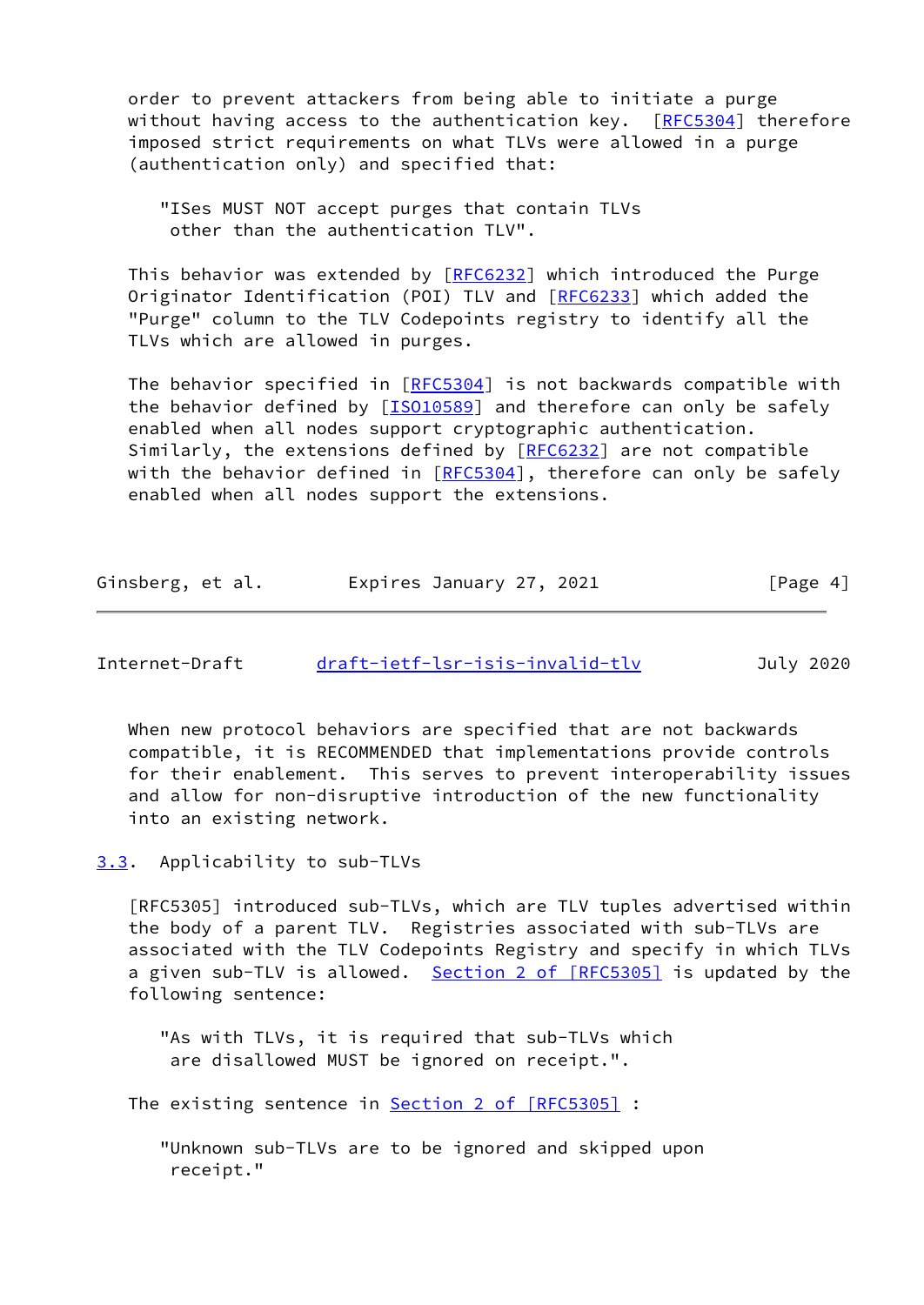is replaced by:

 "Unknown sub-TLVs MUST be ignored and skipped upon receipt."

<span id="page-5-0"></span>[3.4](#page-5-0). Correction to POI TLV Registry Entry

An error was introduced by [[RFC6232\]](https://datatracker.ietf.org/doc/pdf/rfc6232) when specifying in which PDUs the POI TLV is allowed. Section [3 of \[RFC6232\]](https://datatracker.ietf.org/doc/pdf/rfc6232#section-3) stated:

 "The POI TLV SHOULD be found in all purges and MUST NOT be found in LSPs with a non-zero Remaining Lifetime."

However, the IANA section of the same document stated:

 "The additional values for this TLV should be IIH:n, LSP:y, SNP:n, and Purge:y."

 The correct setting for "LSP" is "n". This document updates [\[RFC6232](https://datatracker.ietf.org/doc/pdf/rfc6232)] by correcting that error.

 This document also updates the previously quoted text from [Section](https://datatracker.ietf.org/doc/pdf/rfc6232#section-3) 3  [of \[RFC6232\]](https://datatracker.ietf.org/doc/pdf/rfc6232#section-3) to be:

| Ginsberg, et al. | Expires January 27, 2021 | [Page 5] |
|------------------|--------------------------|----------|
|------------------|--------------------------|----------|

<span id="page-5-2"></span>Internet-Draft [draft-ietf-lsr-isis-invalid-tlv](https://datatracker.ietf.org/doc/pdf/draft-ietf-lsr-isis-invalid-tlv) July 2020

 "The POI TLV SHOULD be sent in all purges and MUST NOT be sent in LSPs with a non-zero Remaining Lifetime."

<span id="page-5-1"></span>[4](#page-5-1). TLV Validation and LSP Acceptance

 The correct format of a TLV and its associated sub-TLVs, if applicable, are defined in the document(s) which introduce each codepoint. The definition MUST include what action to take when the format/content of the TLV does not conform to the specification (e.g., "MUST be ignored on receipt"). When making use of the information encoded in a given TLV (or sub-TLV) receiving nodes MUST verify that the TLV conforms to the standard definition. This includes cases where the length of a TLV/sub-TLV is incorrect and/or cases where the value field does not conform to the defined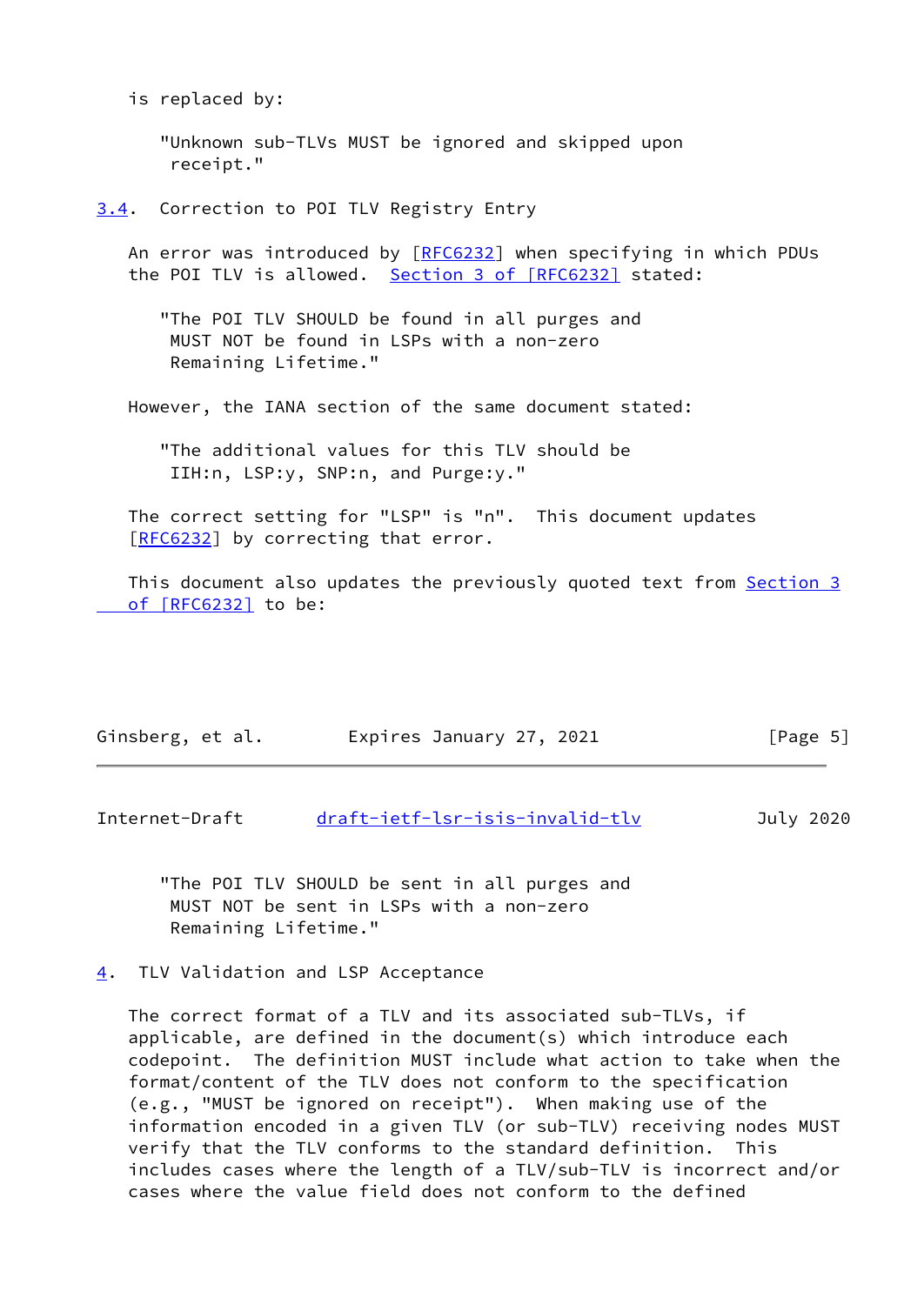restrictions.

 However, the unit of flooding for the IS-IS Update process is an LSP. The presence of a TLV (or sub-TLV) with content which does not conform to the relevant specification MUST NOT cause the LSP itself to be rejected. Failure to follow this requirement will result in inconsistent LSP Databases on different nodes in the network which will compromise the correct operation of the protocol.

LSP Acceptance rules are specified in [[ISO10589\]](#page-3-2). Acceptance rules for LSP purges are extended by  $[REC5304]$  and  $[REC5310]$  and are further extended by [\[RFC6233](https://datatracker.ietf.org/doc/pdf/rfc6233)].

 [ISO10589] also specifies the behavior when an LSP is not accepted. This behavior is NOT altered by extensions to the LSP Acceptance rules i.e., regardless of the reason for the rejection of an LSP the Update process on the receiving router takes the same action.

<span id="page-6-0"></span>[5](#page-6-0). IANA Considerations

 IANA is requested to add this document as a reference for the TLV Codepoints Registry.

 IANA is also requested to modify the entry for the Purge Originator Identification TLV in the TLV Codepoints Registry to be:

IIH:n, LSP:n, SNP:n, and Purge:y.

The reference field should be updated to point to this document.

| Ginsberg, et al. | Expires January 27, 2021 | [Page 6] |  |
|------------------|--------------------------|----------|--|
|                  |                          |          |  |

<span id="page-6-2"></span>Internet-Draft draft-ietf-lsr-isis-invalid-tly July 2020

#### <span id="page-6-1"></span>[6](#page-6-1). Security Considerations

 As this document makes no changes to the protocol there are no new security issues introduced.

 The clarifications discussed in this document are intended to make it less likely that implementations will incorrectly process received LSPs, thereby also making it less likely that a bad actor could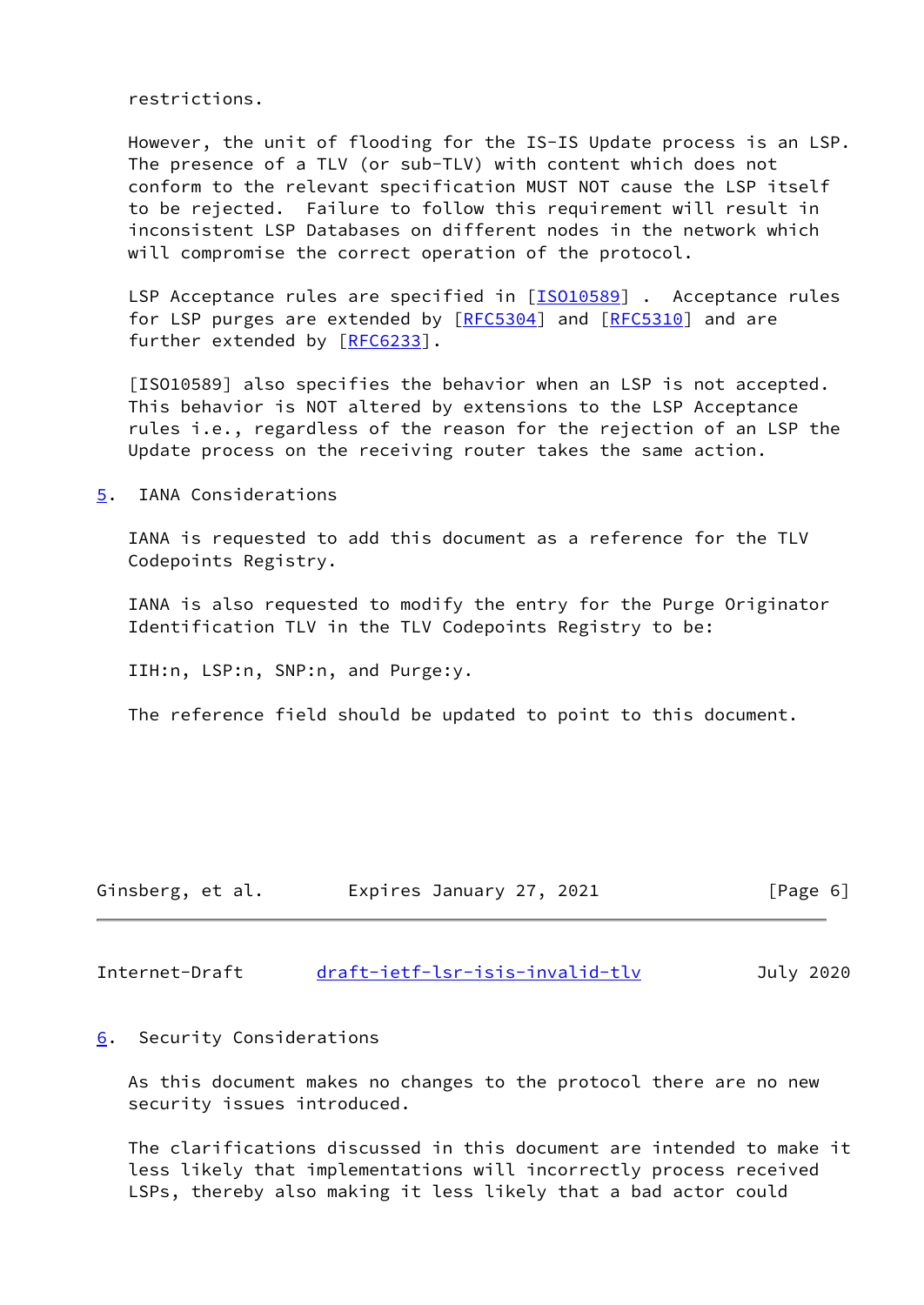exploit a faulty implementation.

 Security concerns for IS-IS are discussed in [\[ISO10589](#page-3-2)], [\[RFC5304](https://datatracker.ietf.org/doc/pdf/rfc5304)], and [\[RFC5310](https://datatracker.ietf.org/doc/pdf/rfc5310)].

<span id="page-7-0"></span>[7](#page-7-0). Acknowledgements

The authors would like to thank Alvaro Retana.

- <span id="page-7-1"></span>[8](#page-7-1). References
- <span id="page-7-2"></span>[8.1](#page-7-2). Normative References

[ISO10589]

 International Organization for Standardization, "Intermediate system to Intermediate system intra-domain routeing information exchange protocol for use in conjunction with the protocol for providing the connectionless-mode Network Service (ISO 8473)", ISO/ IEC 10589:2002, Second Edition, Nov 2002.

- [RFC2119] Bradner, S., "Key words for use in RFCs to Indicate Requirement Levels", [BCP 14](https://datatracker.ietf.org/doc/pdf/bcp14), [RFC 2119](https://datatracker.ietf.org/doc/pdf/rfc2119), DOI 10.17487/RFC2119, March 1997, <[https://www.rfc-editor.org/info/rfc2119>](https://www.rfc-editor.org/info/rfc2119).
- [RFC3563] Zinin, A., "Cooperative Agreement Between the ISOC/IETF and ISO/IEC Joint Technical Committee 1/Sub Committee 6 (JTC1/SC6) on IS-IS Routing Protocol Development", [RFC 3563,](https://datatracker.ietf.org/doc/pdf/rfc3563) DOI 10.17487/RFC3563, July 2003, <[https://www.rfc-editor.org/info/rfc3563>](https://www.rfc-editor.org/info/rfc3563).
- [RFC5304] Li, T. and R. Atkinson, "IS-IS Cryptographic Authentication", [RFC 5304,](https://datatracker.ietf.org/doc/pdf/rfc5304) DOI 10.17487/RFC5304, October 2008, [<https://www.rfc-editor.org/info/rfc5304](https://www.rfc-editor.org/info/rfc5304)>.
- [RFC5305] Li, T. and H. Smit, "IS-IS Extensions for Traffic Engineering", [RFC 5305](https://datatracker.ietf.org/doc/pdf/rfc5305), DOI 10.17487/RFC5305, October 2008, [<https://www.rfc-editor.org/info/rfc5305](https://www.rfc-editor.org/info/rfc5305)>.

Ginsberg, et al. **Expires January 27, 2021** [Page 7]

<span id="page-7-3"></span>Internet-Draft [draft-ietf-lsr-isis-invalid-tlv](https://datatracker.ietf.org/doc/pdf/draft-ietf-lsr-isis-invalid-tlv) July 2020

[RFC5310] Bhatia, M., Manral, V., Li, T., Atkinson, R., White, R.,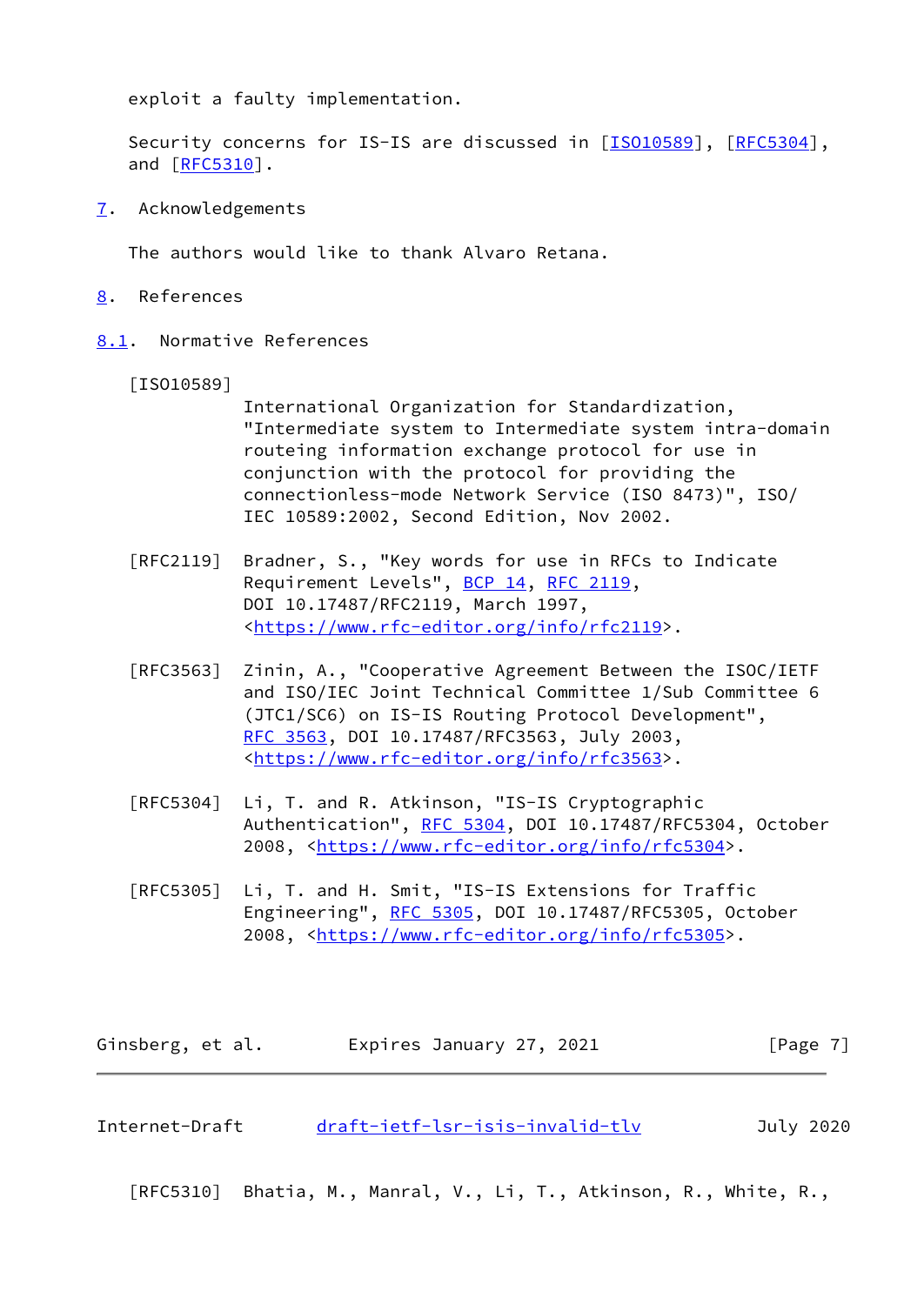and M. Fanto, "IS-IS Generic Cryptographic Authentication", [RFC 5310,](https://datatracker.ietf.org/doc/pdf/rfc5310) DOI 10.17487/RFC5310, February 2009, [<https://www.rfc-editor.org/info/rfc5310](https://www.rfc-editor.org/info/rfc5310)>.

- [RFC6232] Wei, F., Qin, Y., Li, Z., Li, T., and J. Dong, "Purge Originator Identification TLV for IS-IS", [RFC 6232](https://datatracker.ietf.org/doc/pdf/rfc6232), DOI 10.17487/RFC6232, May 2011, <[https://www.rfc-editor.org/info/rfc6232>](https://www.rfc-editor.org/info/rfc6232).
- [RFC6233] Li, T. and L. Ginsberg, "IS-IS Registry Extension for Purges", [RFC 6233,](https://datatracker.ietf.org/doc/pdf/rfc6233) DOI 10.17487/RFC6233, May 2011, <[https://www.rfc-editor.org/info/rfc6233>](https://www.rfc-editor.org/info/rfc6233).
- [RFC8174] Leiba, B., "Ambiguity of Uppercase vs Lowercase in [RFC](https://datatracker.ietf.org/doc/pdf/rfc2119) [2119](https://datatracker.ietf.org/doc/pdf/rfc2119) Key Words", [BCP 14](https://datatracker.ietf.org/doc/pdf/bcp14), [RFC 8174,](https://datatracker.ietf.org/doc/pdf/rfc8174) DOI 10.17487/RFC8174, May 2017, [<https://www.rfc-editor.org/info/rfc8174](https://www.rfc-editor.org/info/rfc8174)>.

## <span id="page-8-1"></span>[TLV\_CODEPOINTS]

 IANA, "IS-IS TLV Codepoints web page ([https://www.iana.org/assignments/isis-tlv-codepoints/](https://www.iana.org/assignments/isis-tlv-codepoints/isis-tlv-codepoints.xhtml) [isis-tlv-codepoints.xhtml\)](https://www.iana.org/assignments/isis-tlv-codepoints/isis-tlv-codepoints.xhtml)".

- <span id="page-8-0"></span>[8.2](#page-8-0). Informative References
	- [RFC3359] Przygienda, T., "Reserved Type, Length and Value (TLV) Codepoints in Intermediate System to Intermediate System", [RFC 3359,](https://datatracker.ietf.org/doc/pdf/rfc3359) DOI 10.17487/RFC3359, August 2002, <[https://www.rfc-editor.org/info/rfc3359>](https://www.rfc-editor.org/info/rfc3359).
	- [RFC7356] Ginsberg, L., Previdi, S., and Y. Yang, "IS-IS Flooding Scope Link State PDUs (LSPs)", [RFC 7356](https://datatracker.ietf.org/doc/pdf/rfc7356), DOI 10.17487/RFC7356, September 2014, <[https://www.rfc-editor.org/info/rfc7356>](https://www.rfc-editor.org/info/rfc7356).

Authors' Addresses

 Les Ginsberg Cisco Systems

Email: ginsberg@cisco.com

 Paul Wells Cisco Systems

Email: pauwells@cisco.com

Ginsberg, et al. Expires January 27, 2021 [Page 8]